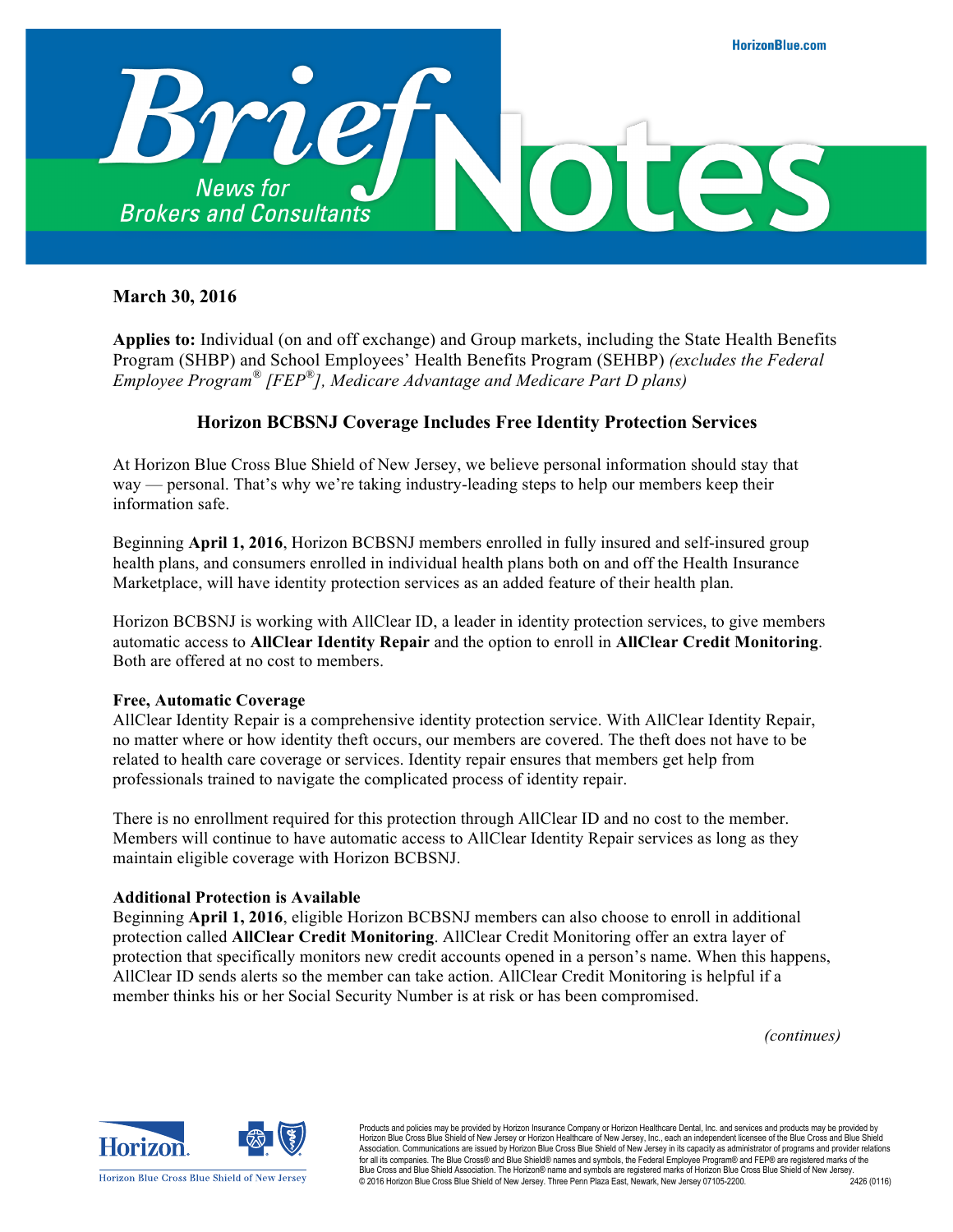<span id="page-1-0"></span>This service includes:

- Credit monitoring
- A \$1M identity theft insurance policy
- Child identity protection for eligible members under 18 years old

AllClear Credit Monitoring is available at no cost to eligible members, but members must enroll in this coverage directly with AllClear ID. Coverage will be active throughout 2016. Each year, members will need to certify with AllClear ID that they are eligible to enroll in AllClear Credit Monitoring through their coverage with Horizon BCBSNJ.

The *[attached flyer](#page-2-0)* can help you explain the identity protection services available to your clients enrolled in eligible Horizon BCBSNJ health plans. **Please note:** Members cannot call the phone number or access the website listed in the flyer until the identity protection services coverage is effective on April 1, 2016.

If you have questions, please contact your Horizon BCBSNJ sales executive or account manager.